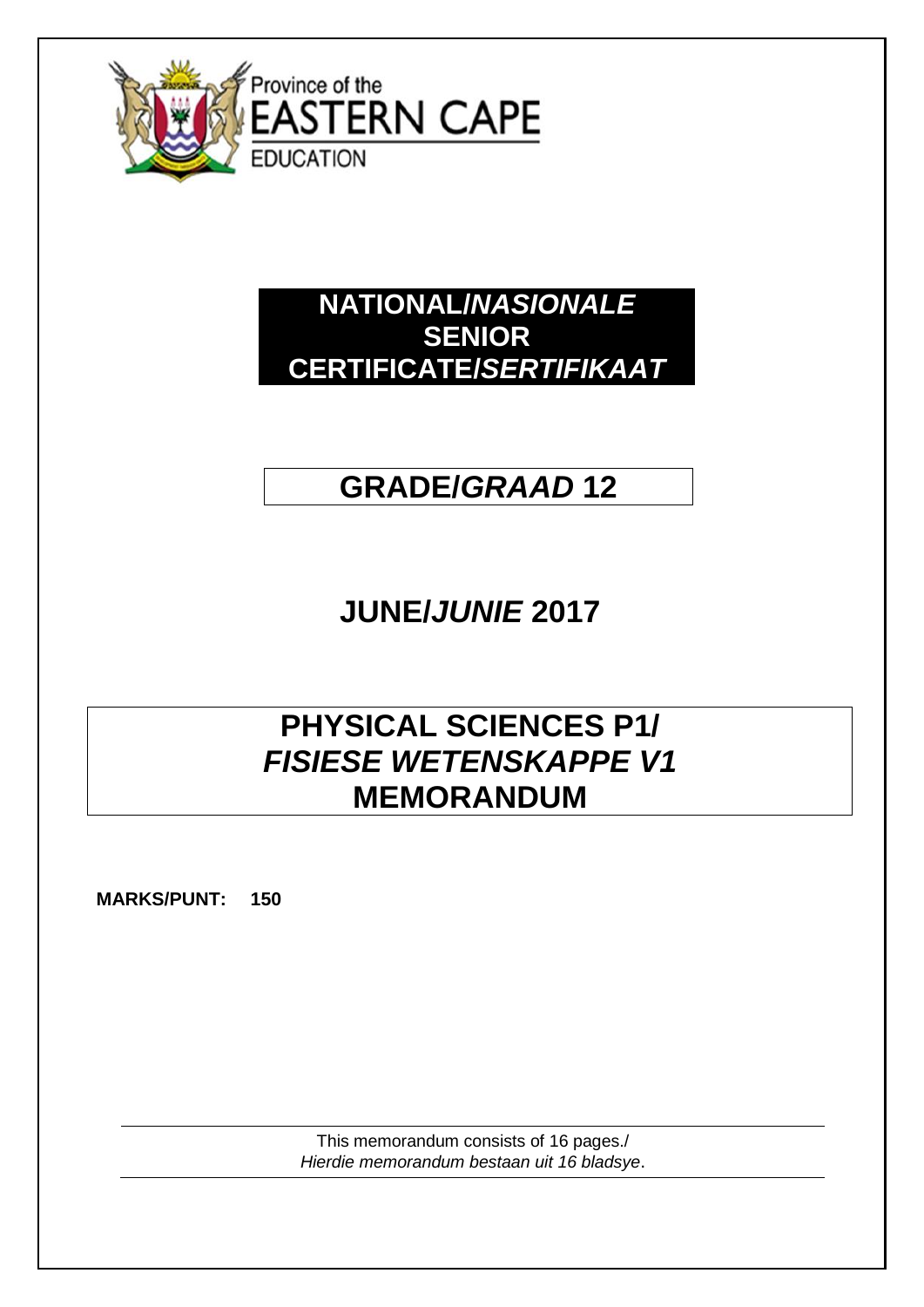#### **GENERAL GUIDELINES/***ALGEMENE RIGLYNE*

#### 1. **CALCULATIONS/***BEREKENINGE*

- 1.1 **Marks will be awarded for**: correct formula, correct substitution, correct answer with unit. *Punte sal toegeken word vir*: *korrekte formule, korrekte substitusie, korrekte antwoord met eenheid.*
- 1.2 **No marks** will be awarded if an **incorrect or inappropriate formula is used**, even though there are many relevant symbols and applicable substitutions.

*Geen punte sal toegeken word waar 'n verkeerde of ontoepaslike formule gebruik word nie, selfs al is daar relevante simbole en relevante substitusies.*

- 1.3 When an error is made during **substitution into a correct formula**, a mark will be awarded for the correct formula and for the correct substitutions, but **no further marks** will be given. *Wanneer 'n fout gedurende substitusie in 'n korrekte formule begaan word, sal 'n punt vir die korrekte formule en vir korrekte substitusies toegeken word, maar geen verdere punte sal toegeken word nie.*
- 1.4 If **no formula** is given, but **all substitutions are correct**, a candidate will **forfeit one mark.** *Indien geen formule gegee is nie, maar al die substitusies is korrek, verloor die kandidaat een punt.*
- 1.5 **No penalisation** if **zero substitutions are omitted** in calculations where **correct formula**/**principle** is correctly given. *Geen penalisering indien nulwaardes nie getoon word nie in berekeninge waar die formule/beginsel korrek gegee is nie.*
- 1.6 Mathematical manipulations and change of subject of appropriate formulae carry no marks, but if a candidate starts off with the correct formula and then changes the subject of the formula incorrectly, marks will be awarded for the formula and correct substitutions. The mark for the incorrect numerical answer is forfeited.

*Wiskundige manipulasies en verandering van die onderwerp van toepaslike formules tel geen punte nie, maar indien 'n kandidaat met die korrekte formule begin en dan die onderwerp van die formule verkeerde verander, sal die punte vir die formule en korrekte substitusies toegeken word. Die punt vir die verkeerde numeriese antwoord word verbeur.*

- 1.7 Marks are only awarded for a formula if a **calculation has been attempted**, i.e. substitutions have been made or a numerical answer given. *Punte word slegs vir 'n formule toegeken indien 'n poging tot 'n berekening aangewend is, d.w.s. substitusies is gedoen of 'n numeriese antwoord is gegee.*
- 1.8 Marks can only be allocated for substitutions when values are substituted into formulae and not when listed before a calculation starts. *Punte kan slegs toegeken word vir substitusies wanneer waardes in formule ingestel word en nie vir waardes wat voor 'n berekening gelys is nie.*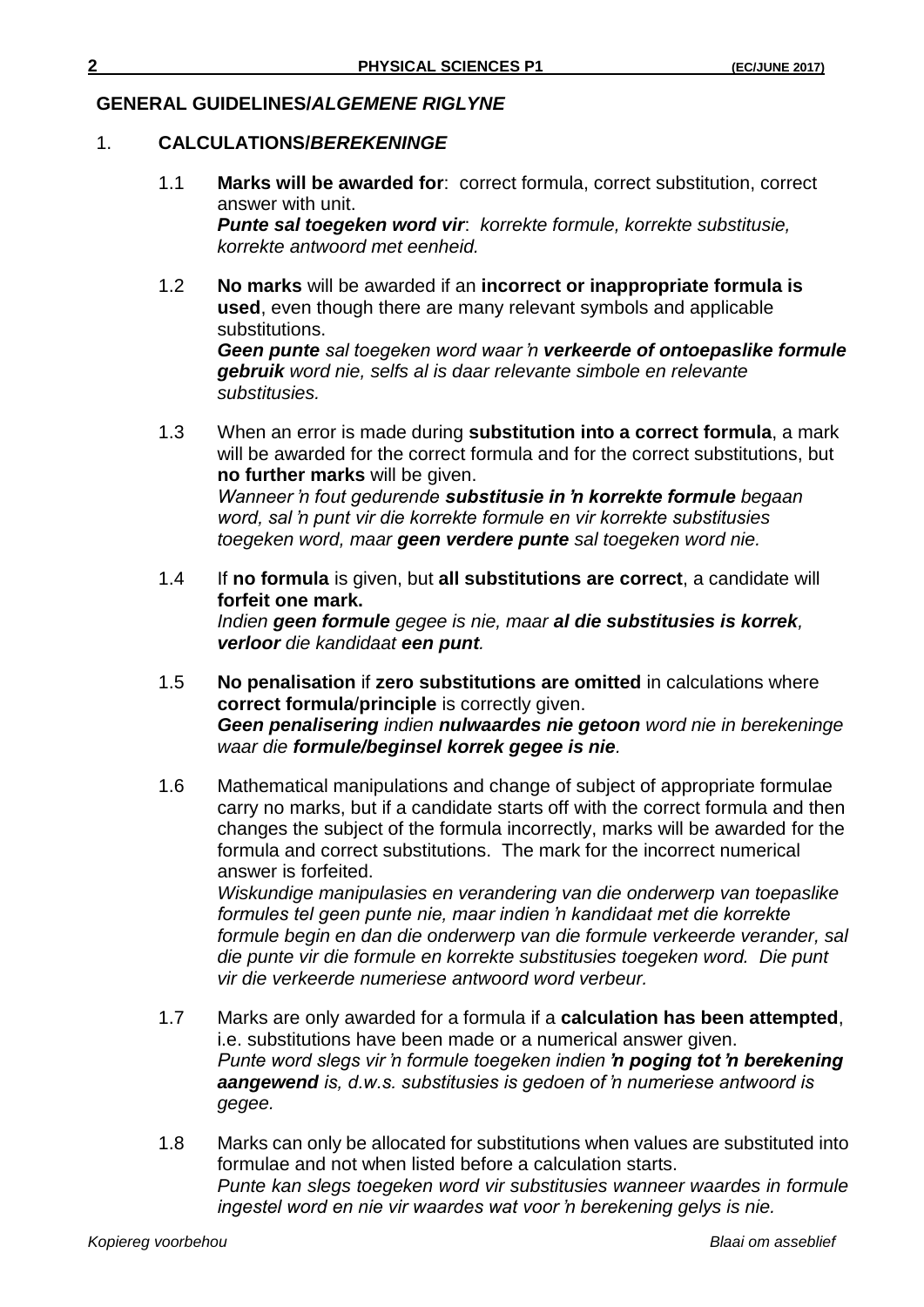- 1.9 All calculations, when not specified in the question, must be done to a minimum of two decimal places. *Alle berekenings, wanneer nie in die vraag gespesifiseer word nie, moet tot 'n minimum van twee desimale plekke gedoen word.*
- 1.10 If a final answer to a calculation is correct, full marks will not automatically be awarded. Markers will always ensure that the correct/appropriate formula is used and that workings, including substitutions, are correct. *Indien 'n finale antwoord van 'n berekening korrek is, sal volpunte nie outomaties toegeken word nie. Nasieners sal altyd verseker dat die korrekte/toepaslike formule gebruik word en dat bewerkings, insluitende substitusies korrek is.*
- 1.11 Questions where a series of calculations have to be made (e.g. a circuit diagram question) do not necessarily always have to follow the same order. FULL MARKS will be awarded provided it is a valid solution to the problem. However, any calculation that will not bring the candidate closer to the answer than the original data, will no count any marks. *Vrae waar 'n reeks berekeninge gedoen moet word (bv. 'n stroombaandiagramvraag) hoef nie noodwendig dieselfde volgorde te hê nie. VOLPUNTE sal toegeken word op voorwaarde dat dit 'n geldige oplossing vir die probleem is. Enige berekening wat egter nie die kandidaat nader aan die antwoord as die oorspronklike data bring nie, sal geen punte tel nie.*

#### 2. **UNITS/***EENHEDE*

2.1 Candidates will only be penalised once for the repeated use of an incorrect unit **within a question**.

*Kandidate sal slegs een keer gepenaliseer word vir die herhaaldelike gebruik van 'n verkeerde eenheid in 'n vraag.*

- 2.2 Units are only required in the final answer to a calculation. *Eenhede word slegs in die finale antwoord op 'n vraag verlang.*
- 2.3 Marks are only awarded for an answer, and not for a unit *per se*. Candidates will therefore forfeit the mark allocated for the answer in each of the following situations:
	- Correct answer + wrong unit
	- Wrong answer + correct unit
	- Correct answer + no unit

*Punte sal slegs vir 'n antwoord en nie vir 'n eenheid per se toegeken word nie. Kandidate sal die punt vir die antwoord in die volgende gevalle verbeur:*

- *Korrekte antwoord + verkeerde eenheid*
- *Verkeerde antwoord + korrekte eenheid*
- *Korrekte antwoord + geen eenheid*
- 2.4 SI units must be used except in certain cases, e.g.  $V \cdot m^{-1}$  instead of N $C^{-1}$ , and cm s<sup>-1</sup> or km·h<sup>-1</sup> instead of m·s<sup>-1</sup> where the question warrants this. *SI eenhede moet gebruik word, behalwe in sekere gevalle, bv. V.m-1 in plaas van N.C-1 , en cm.s -1 of km.h -1 in plaas van m.s -1 waar die vraag dit regverdig.*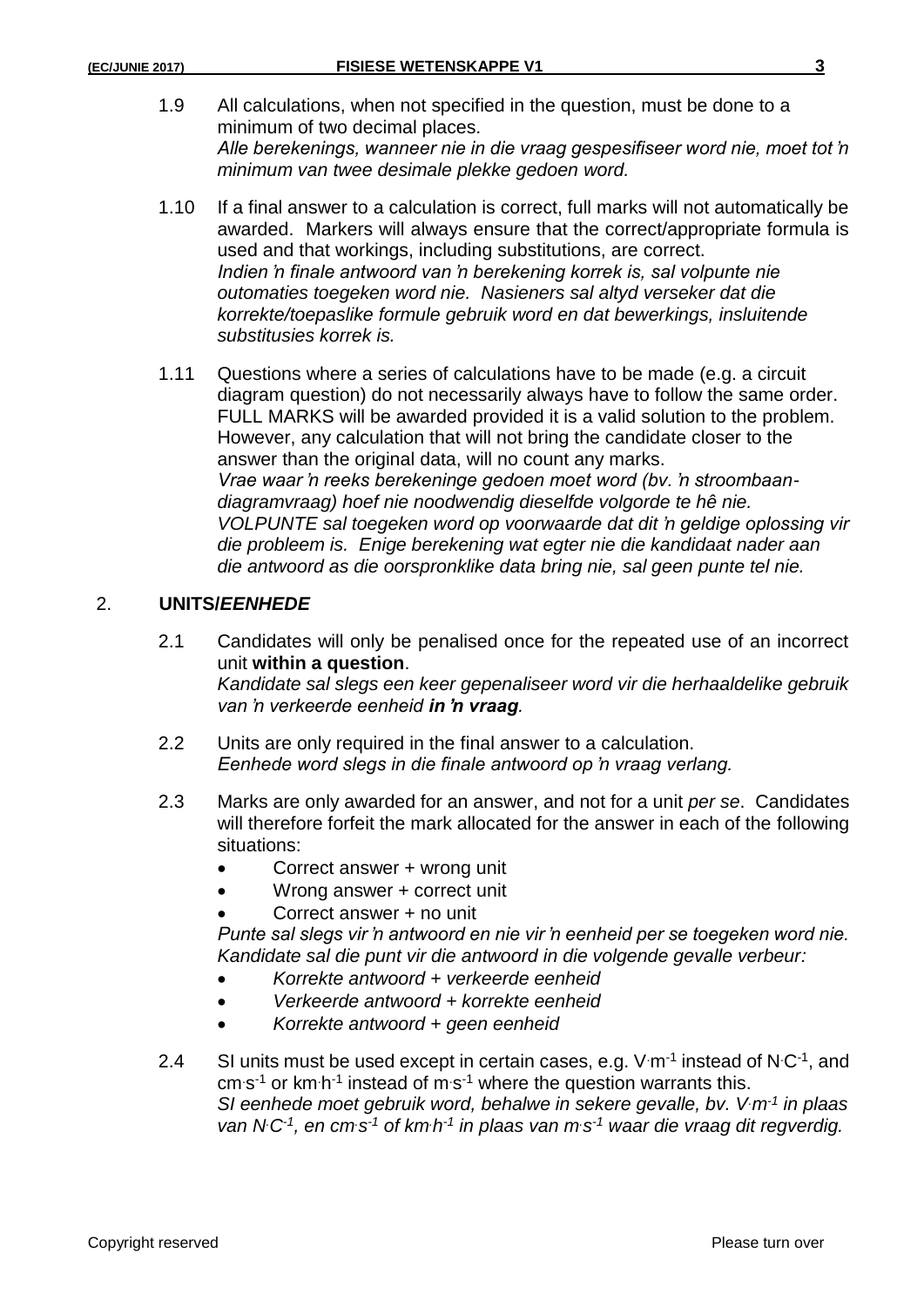### 3. **GENERAL/***ALGEMEEN*

- 3.1 If one answer or calculation is required, but two are given by the candidate, only the first one will be marked, irrespective of which one is correct. If two answers are required, only the first two will be marked, etc. *Indien een antwoord of berekening verlang word, maar twee word deur die kandidaat gegee, sal slegs die eerste een nagesien word, ongeag watter een korrek is. Indien twee antwoorde verlang word, sal slegs die eerste twee nagesien word, ens.*
- 3.2 For marking purposes, alternative symbols (s, u, t etc.) will also be accepted. *Vir nasiendoeleindes sal alternatiewe simbole (s, u, t ens.) ook aanvaar word.*
- 3.3 Separate compound units with a multiplication dot, no a full stop, for example,  $m$  s<sup>-1</sup>.

For marking purposes, m.s<sup>-1</sup> and m/s will also be accepted. *Skei saamgestelde eenhede met 'n vermenigvuldigingspunt en nie met 'n punt nie, byvoorbeeld m.s -1 . Vir nasiendoeleindes sal m.s-1 en m/s ook aanvaar word.*

#### 4. **POSITIVE MARKING/***POSITIEWE NASIEN*

Positive marking regarding calculations will be followed in the following cases: *Positiewe nasien met betrekking tot berekeninge sal in die volgende gevalle geld:*

- 4.1 **Subquestion to subquestion**: When a certain variable is calculated in one subquestion (e.g. 3.1) and needs to be substituted in another (3.2 of 3.3), e.g. if the answer for 3.1 is incorrect and is substituted correctly in 3.2 or 3.3, **full marks** are to be awarded for the subsequent subquestions. *Subvraag na subvraag: Wanneer 'n sekere veranderlike in een subvraag (bv. 3.1) bereken word en dan in 'n ander vervang moet word (3.2 of 3.3), bv. indien die antwoord vir 3.1 verkeerd is en word korrek in 3.2 of 3.3 vervang, word volpunte vir die daaropvolgende subvraag toegeken.*
- 4.2 **A multistep question in a subquestion**: If the candidate has to calculate, for example, current in die first step and gets it wrong due to a substitution error, the mark for the substitution and the final answer will be forfeited. *'n Vraag met veelvuldige stappe in 'n subvraag: Indien 'n kandidaat bv. die stroom verkeerd bereken in 'n eerste stap as gevolg van 'n substitusiefout, verloor die kandidaat die punt vir die substitusie sowel as die finale antwoord.*

### 5. **NEGATIVE MARKING/***NEGATIEWE NASIEN*

Normally an incorrect answer cannot be correctly motivated if based on a conceptual mistake. If the candidate is therefore required to motivate in QUESTION 3.2 the answer given in QUESTION 3.1, and 3.1 is incorrect, no marks can be awarded for QUESTION 3.2. However, if the answer for e.g. 3.1 is based on a calculation, the motivation for the incorrect answer could be considered. *'n Verkeerde antwoord, indien dit op 'n konsepsuele fout gebaseer is, kan normaalweg nie korrek gemotiveer word nie. Indien 'n kandidaat gevra word om in VRAAG 3.2 die antwoord op VRAAG 3.1 te motiveer en 3.1 is verkeerd, kan geen punte vir VRAAG 3.2 toegeken word nie. Indien die antwoord op bv. 3.1 egter op 'n berekening gebaseer is, kan die motivering vir die verkeerde antwoord in 3.2 oorweeg word.*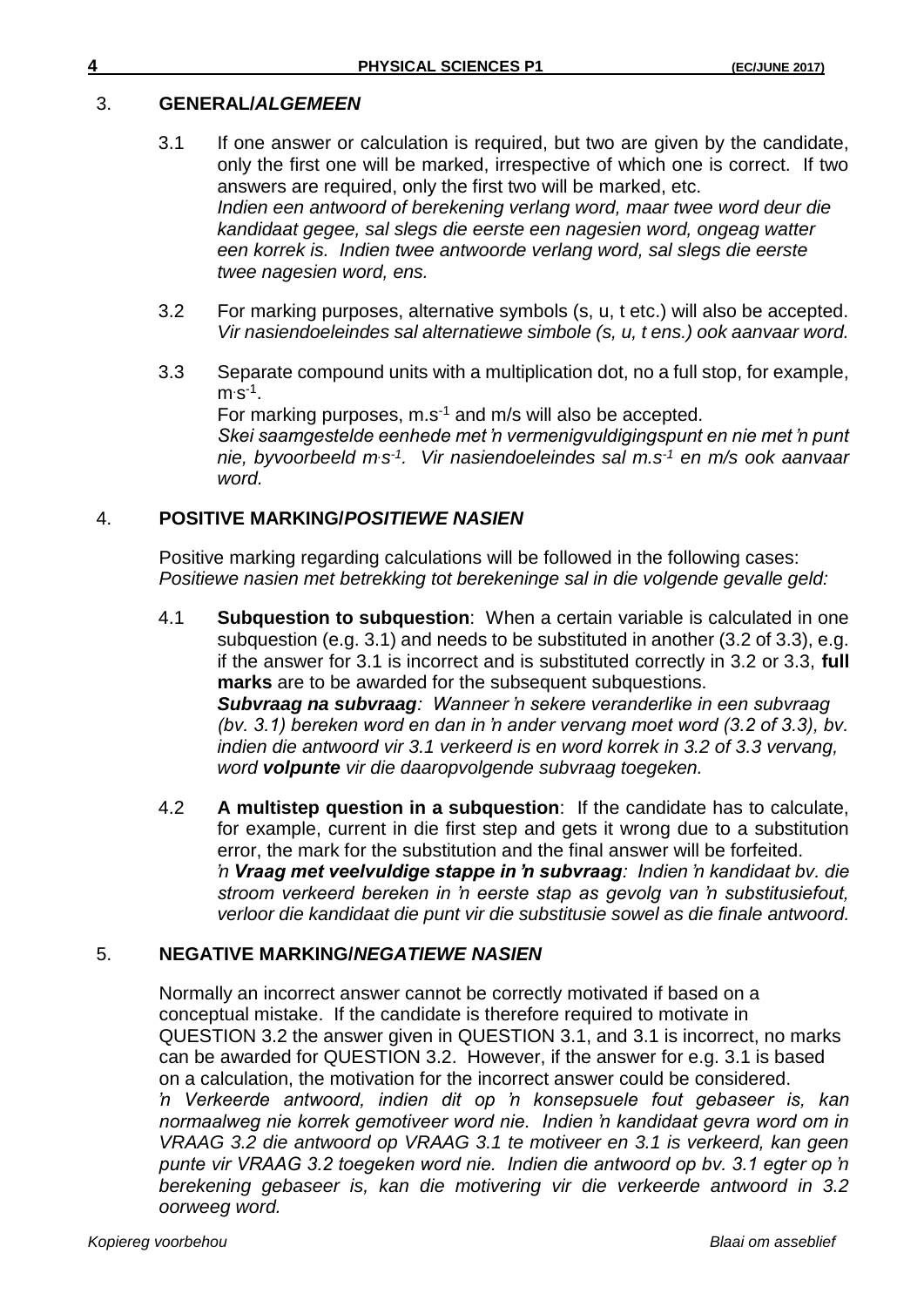| 1.1  | <b>D</b> ✓ ✓ | (2)  |
|------|--------------|------|
| 1.2  | B√√          | (2)  |
| 1.3  | $A \vee C$   | (2)  |
| 1.4  | B√√          | (2)  |
| 1.5  | A√√          | (2)  |
| 1.6  | $A \vee C$   | (2)  |
| 1.7  | B√√          | (2)  |
| 1.8  | $C \vee C$   | (2)  |
| 1.9  | $A \vee C$   | (2)  |
| 1.10 | $A \vee C$   | (2)  |
|      |              | [20] |

#### **QUESTION/***VRAAG* **2**

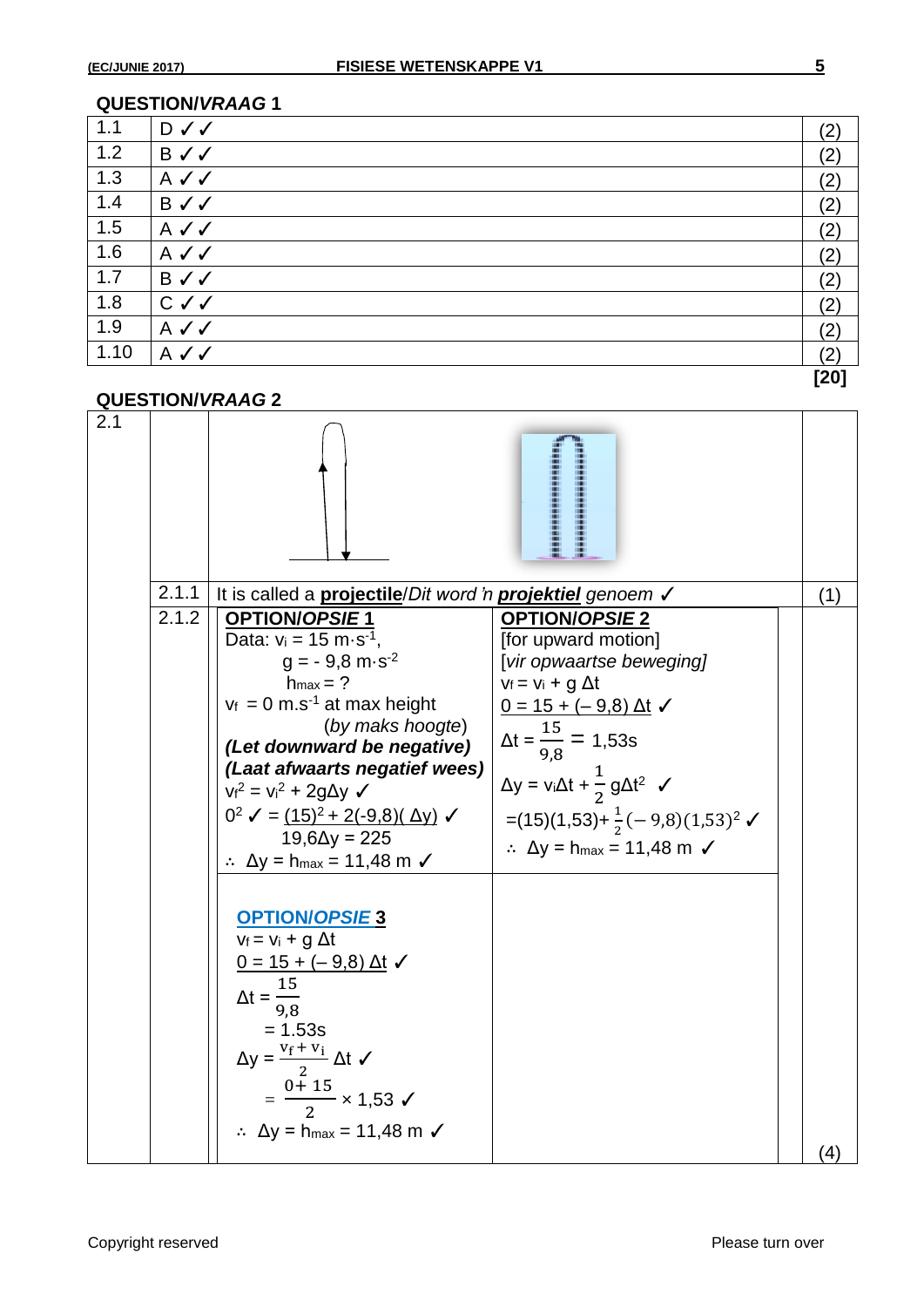| 2.1.3     | <b>OPTION/OPSIE1</b>                                                                              | <b>OPTION/OPSIE 2</b>                                                             |     |
|-----------|---------------------------------------------------------------------------------------------------|-----------------------------------------------------------------------------------|-----|
|           | $\Delta t = ?$                                                                                    | $v_f = v_i + g \Delta t$ (for upward motion)                                      |     |
|           |                                                                                                   | [vir opwaartse beweging]                                                          |     |
|           | $\Delta y = v_i \Delta t + \frac{1}{2} g \Delta t^2$ $\checkmark$                                 | $0 = 15 + (-9.8) \Delta t$                                                        |     |
|           | $0 = 15\Delta t + \frac{1}{2} (-9.8)\Delta t^2$ $\checkmark$ $\Delta t = \frac{15}{9.8} = 1.53$ s |                                                                                   |     |
|           | $-9,8 \Delta t^2 + 30 \Delta t = 0$<br>$-\Delta t(9, 8\Delta t - 30) = 0$                         | $\therefore$ total time / totale <u>tyd</u> = 2(1,53)                             |     |
|           | $\Delta t = \frac{30}{9.8}$                                                                       | $= 3,06s$                                                                         |     |
|           | $\therefore$ $\Delta t = 3,06s$ $\checkmark$                                                      |                                                                                   | (3) |
| $2.1.4$ ] | $\Delta y = 8$ m                                                                                  |                                                                                   |     |
|           | $\Delta t = ?$                                                                                    |                                                                                   |     |
|           | $\Delta y = v_i \Delta t + \frac{1}{2} g \Delta t^2$                                              |                                                                                   |     |
|           | $8\checkmark$ = 15 $\Delta t$ + $\frac{1}{2}$ (-9,8) $\Delta t^2$ $\checkmark$                    |                                                                                   |     |
|           | $4,9 \Delta t^2 - 15 \Delta t + 8 = 0$                                                            |                                                                                   |     |
|           | Using a quadratic formula to find the roots:                                                      |                                                                                   |     |
|           |                                                                                                   | Gebruik 'n kwadratiese formule of die wortels te bereken:                         |     |
|           | $\Delta t = \frac{-b \pm \sqrt{b^2 - 4ac}}{2a}$                                                   |                                                                                   |     |
|           | $=\frac{-(-15)\pm\sqrt{(-15)^2-4(4,9)(8)}}{2}$                                                    |                                                                                   |     |
|           | 2(4,9)                                                                                            |                                                                                   |     |
|           | $=\frac{15\pm\sqrt{225-156.8}}{15\pm\sqrt{225-156.8}}$                                            |                                                                                   |     |
|           | 9,8                                                                                               |                                                                                   |     |
|           | $=\frac{15\pm8,26}{9,8}$                                                                          |                                                                                   |     |
|           | ∴ $\Delta t = 2,37s$ $\checkmark$ or $\Delta t = 0,69s$ $\checkmark$                              |                                                                                   |     |
|           |                                                                                                   | Both values of $\Delta t$ are acceptable/Albei waardes vir $\Delta t$ aanvaarbaar | (5) |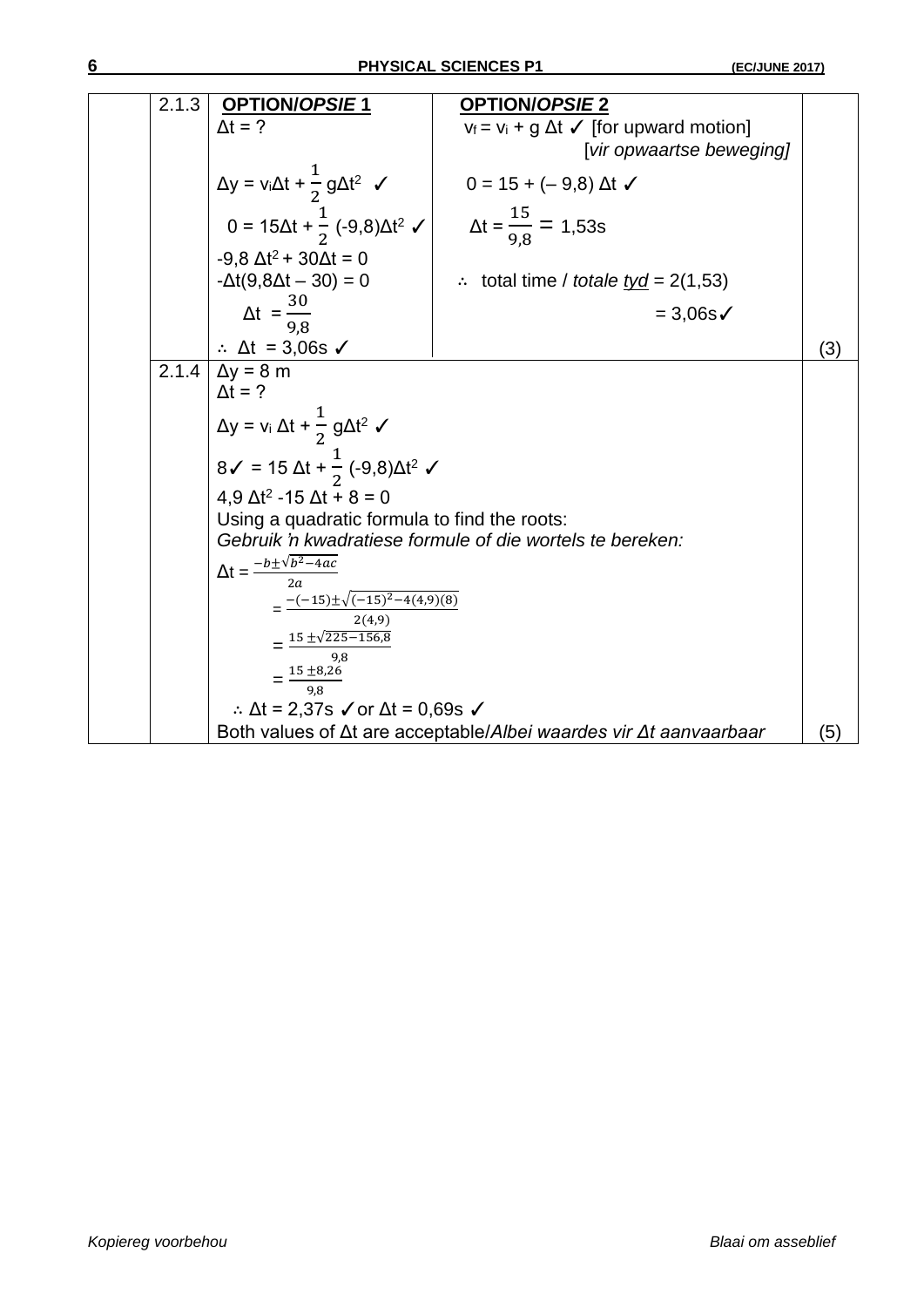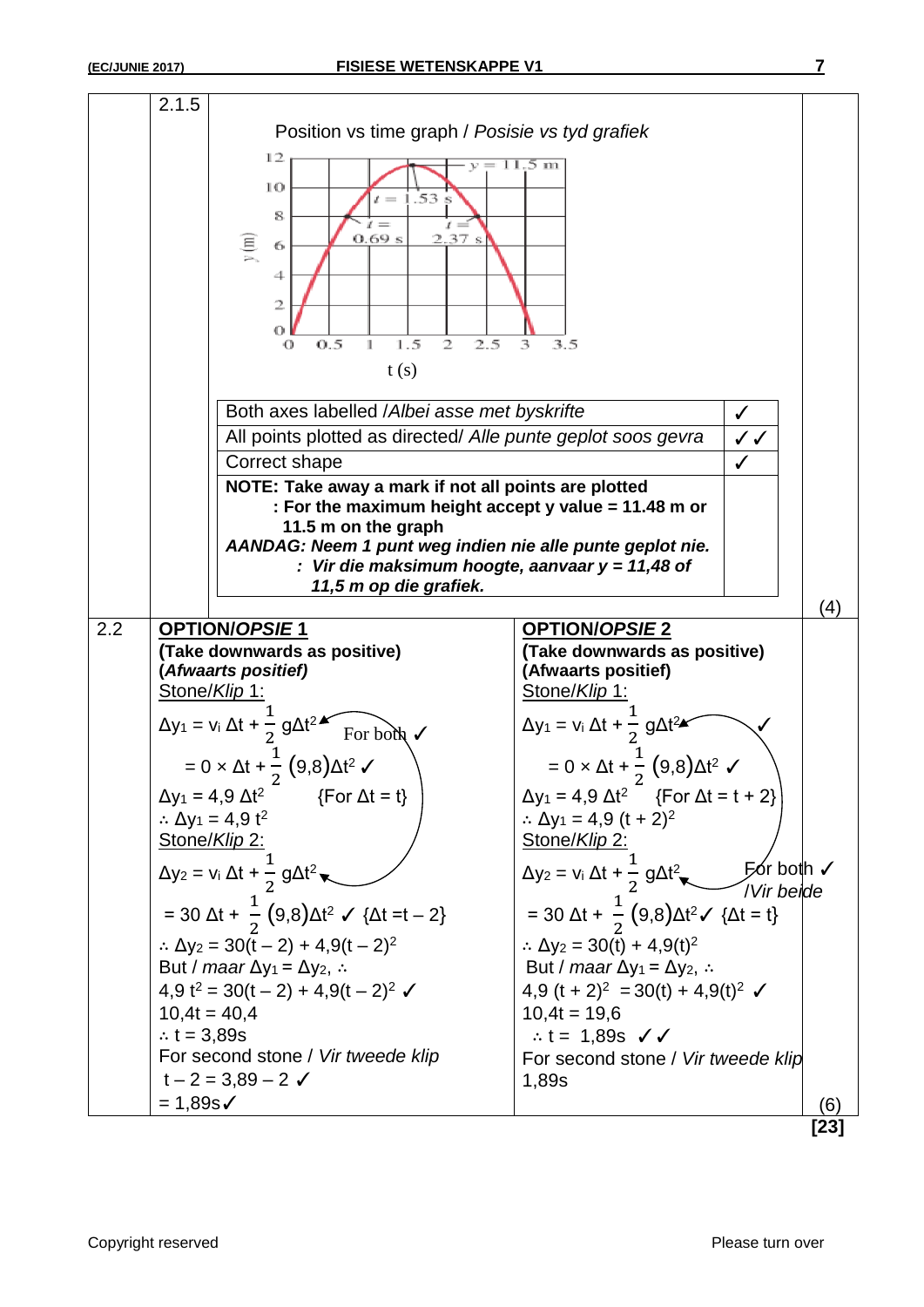|     | WULUTIVIY YINAAU J |                                                                                                                  |     |  |  |
|-----|--------------------|------------------------------------------------------------------------------------------------------------------|-----|--|--|
| 3.1 | 3.1.1              | Impulse is the product of the net force acting √ on an object and the                                            |     |  |  |
|     |                    | time the net force acts on the object $\checkmark$ .                                                             |     |  |  |
|     |                    | <b>OR</b>                                                                                                        |     |  |  |
|     |                    | It is a measure of how hard $\checkmark$ and for how long does a net force act $\checkmark$                      |     |  |  |
|     |                    | on an object                                                                                                     |     |  |  |
|     |                    | Impuls is die produk van die netto krag √ wat op 'n voorwerp inwerk en                                           |     |  |  |
|     |                    | die tyd wat die netto krag op die voorwerp inwerk. √                                                             |     |  |  |
|     |                    | <b>OF</b>                                                                                                        |     |  |  |
|     |                    | Dit is die maatstaf vir hoe hard √ en vir hoe lank 'n netto krag op 'n                                           |     |  |  |
|     |                    | voorwerp inwerk. √                                                                                               | (2) |  |  |
|     | 3.1.2              | OPTION/OPSIE1<br><b>OPTION/OPSIE 2</b>                                                                           |     |  |  |
|     |                    | Impulse = Change in momentum<br>$F_{net} \Delta t = m \Delta v \checkmark$                                       |     |  |  |
|     |                    | Impuls = verandering in momentum<br>$= 0.045(45 - 0)$ $\checkmark$                                               |     |  |  |
|     |                    | $\Delta p = m \Delta v \,$<br>$= 2,03 N·s$                                                                       |     |  |  |
|     |                    | $= 0.045(45 - 0)$ $\checkmark$                                                                                   |     |  |  |
|     |                    | $= 2,03$ kgm s <sup>-1</sup>                                                                                     | (3) |  |  |
|     |                    | Impulse / Impuls = $2,03$ N·s $\checkmark$                                                                       |     |  |  |
|     | 3.1.3              | $F_{\text{net}} = \frac{m \Delta v}{\Delta t}$                                                                   |     |  |  |
|     |                    | 2,03                                                                                                             |     |  |  |
|     |                    | $=\frac{2,03}{3,5\times10^{-3}}$ $\checkmark$                                                                    |     |  |  |
|     |                    |                                                                                                                  |     |  |  |
|     |                    | $= 580 N \checkmark$                                                                                             |     |  |  |
| 3.2 | 3.2.1              | Take direction towards the wall as positive/                                                                     |     |  |  |
|     |                    | Neem rigting na die muur as positief                                                                             |     |  |  |
|     |                    | $m = 60$ g = 0,060 kg<br>$v_i = 12 \text{ m} \cdot \text{s}^{-1}$                                                |     |  |  |
|     |                    | $v_f = -10$ m $\cdot$ s <sup>-1</sup>                                                                            |     |  |  |
|     |                    | $\Delta p = ?$                                                                                                   |     |  |  |
|     |                    | $\Delta p = m(v_f - v_i)$                                                                                        |     |  |  |
|     |                    | $= 0,060 \checkmark$ (-10 - 12) $\checkmark$                                                                     |     |  |  |
|     |                    | $= -1,32$ kg m $\cdot$ s <sup>-1</sup>                                                                           |     |  |  |
|     |                    | $\Delta p = 1.32 \text{ kg} \cdot \text{m} \cdot \text{s}^{-1}$ away from the wall/weg vanaf die muur $\sqrt{ }$ | (5) |  |  |
|     | 3.2.2              | 1,32 N s or/of 1,32 kg m s <sup>-1</sup> $\checkmark$                                                            | (1) |  |  |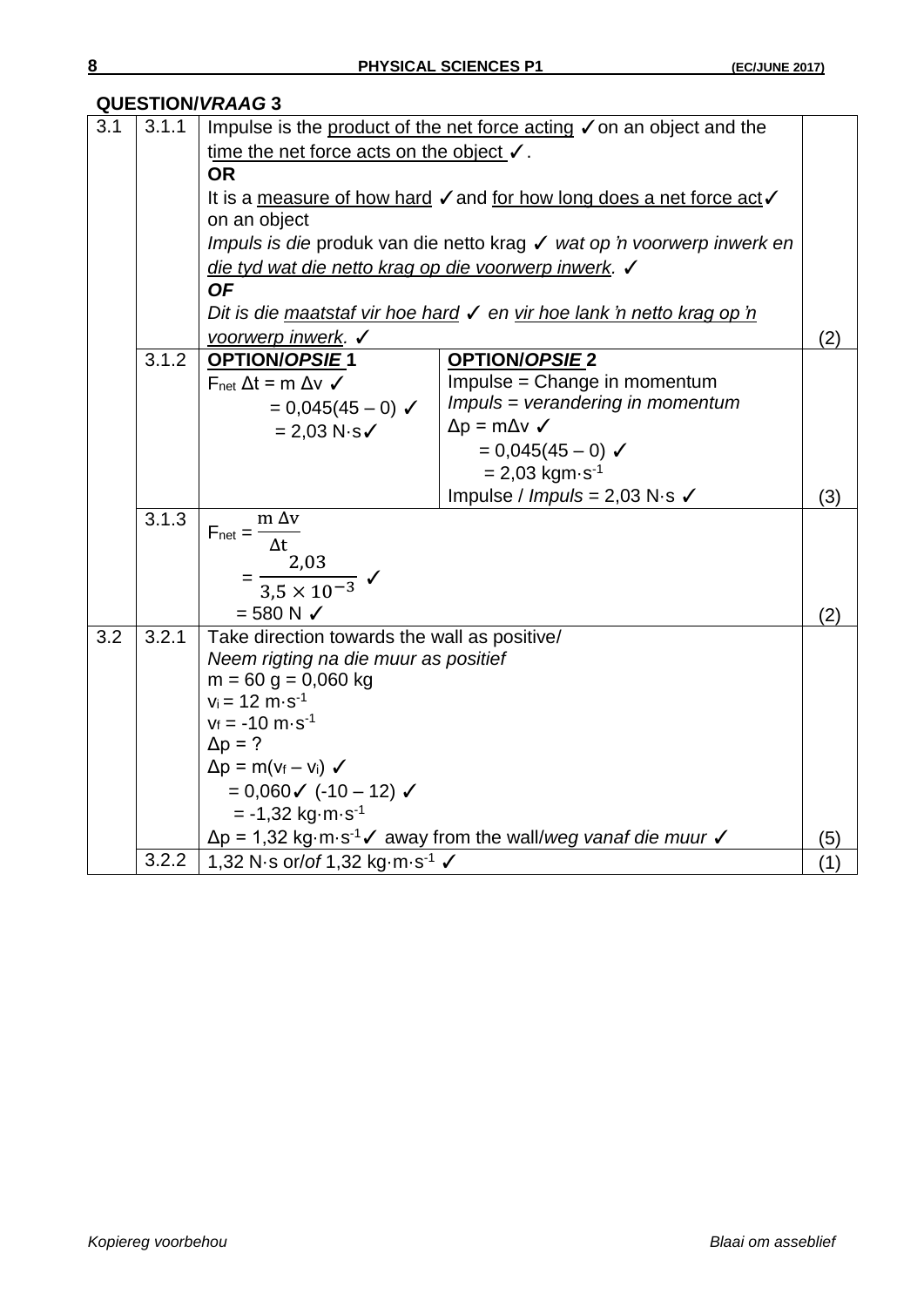| 3.3 | 3.3.1 |                                                                                               |        |
|-----|-------|-----------------------------------------------------------------------------------------------|--------|
|     |       | The total linear momentum of an isolated √ system remains constant /<br>is conserved. ✓ OR/OF |        |
|     |       | The total linear momentum of an isolated system before collision $\sqrt{s}$                   |        |
|     |       |                                                                                               |        |
|     |       | equal to the total linear momentum after collision.                                           |        |
|     |       | Die totale lineêre momentum van 'n geslote sisteem √ bly konstant /                           |        |
|     |       | bly behoue $\checkmark$                                                                       |        |
|     |       | <b>OF</b>                                                                                     |        |
|     |       | Die totale lineêre momentum van 'n geslote sisteem voor 'n botsing √                          |        |
|     |       | is gelyk aan die totale liniêre momentum na die botsing V                                     | (2)    |
|     | 3.3.2 | There is a need to calculate the velocity of block m just before                              |        |
|     |       | collision/Bereken die snelheid van blok m voor die botsing:                                   |        |
|     |       | $E_m$ top/bo = $E_m$ bottom/onder                                                             |        |
|     |       | $(E_{P} + E_{K})$ top/bo = $(E_{P} + E_{K})$ bottom/onder $\checkmark$                        |        |
|     |       |                                                                                               |        |
|     |       | mgh + 0 = 0 + $\frac{1}{2}$ mv <sup>2</sup>                                                   |        |
|     |       | $2gh = v2$                                                                                    |        |
|     |       | $v = \sqrt{2gh}$                                                                              |        |
|     |       | $=\sqrt{2(9,8)(3,6)}$ $\checkmark$                                                            |        |
|     |       | $= 8,40 \text{ m} \cdot \text{s}^{-1}$ $\checkmark$                                           |        |
|     |       |                                                                                               |        |
|     |       | $m_1v_{1i} + m_2v_{2i} = m_1v_{1f} + m_2v_{2f}$                                               |        |
|     |       | $2,2 \times 8,4 + 7 \times 0 = 2,2 \times 0 + 7$ $v_{2f}$ $\checkmark$                        |        |
|     |       | $v_{2f} = 2.64 \text{ m} \cdot \text{s}^{-1}$                                                 | (6)    |
|     |       |                                                                                               | FA 4 1 |

**[21]**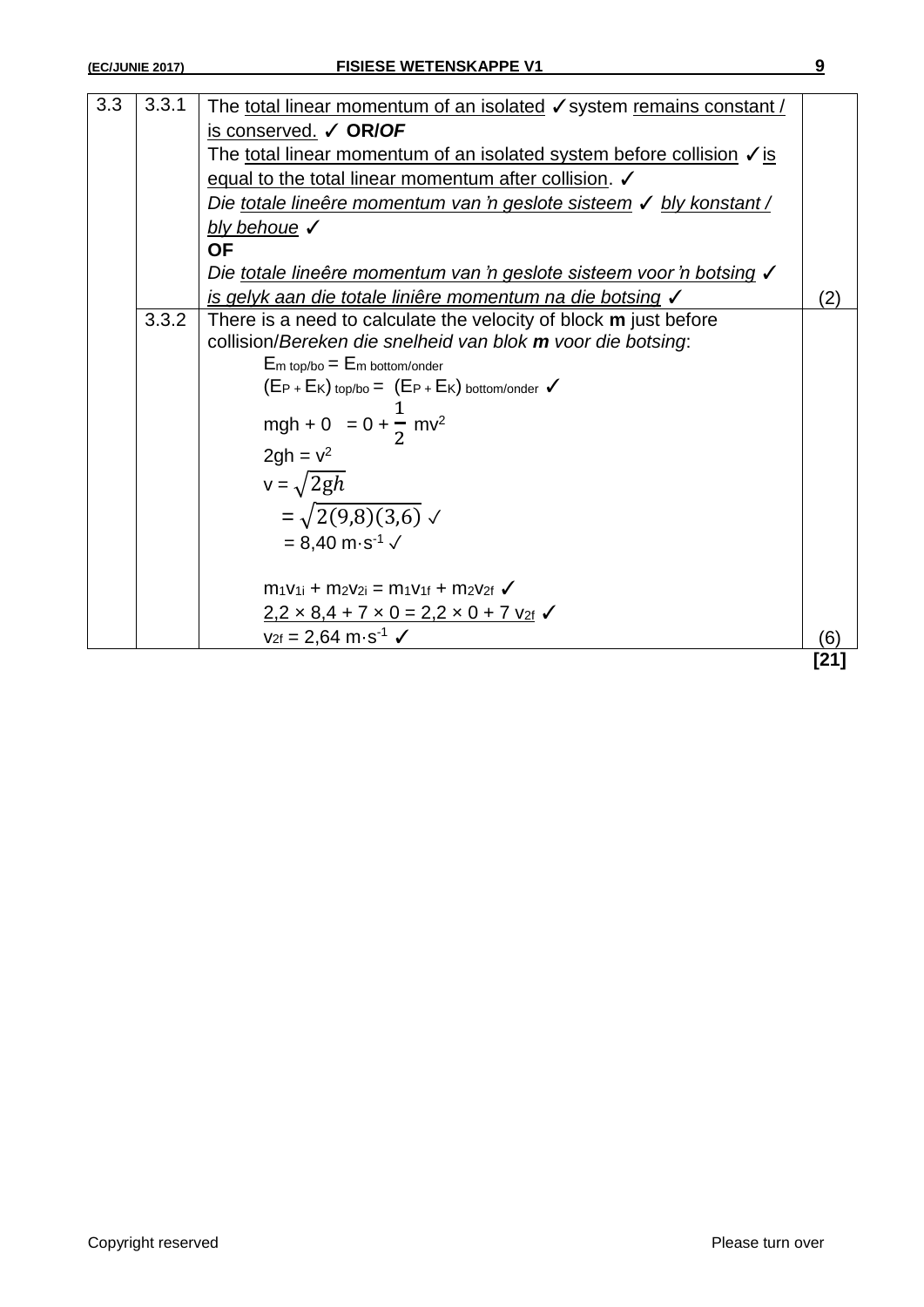|     |       | <b>QUESTION/VRAAG 4</b>                                                                                                                                                                                                                                                                                                                                                                                                                                                                                                              |                                                                                                                                                                                                                                                                                                                                                                                                                                                                                                                                                                                                                                                                                          |     |
|-----|-------|--------------------------------------------------------------------------------------------------------------------------------------------------------------------------------------------------------------------------------------------------------------------------------------------------------------------------------------------------------------------------------------------------------------------------------------------------------------------------------------------------------------------------------------|------------------------------------------------------------------------------------------------------------------------------------------------------------------------------------------------------------------------------------------------------------------------------------------------------------------------------------------------------------------------------------------------------------------------------------------------------------------------------------------------------------------------------------------------------------------------------------------------------------------------------------------------------------------------------------------|-----|
| 4.1 | 4.1.1 | <b>OPTION/OPSIE1</b>                                                                                                                                                                                                                                                                                                                                                                                                                                                                                                                 | <b>OPTION/OPSIE 2</b>                                                                                                                                                                                                                                                                                                                                                                                                                                                                                                                                                                                                                                                                    |     |
|     |       | $F_N$<br>$F_f$<br>F <sub>g</sub>                                                                                                                                                                                                                                                                                                                                                                                                                                                                                                     | $F_f$<br>$F_N$<br>$F_{g/}$<br>$F_{{\bf g} \perp}$                                                                                                                                                                                                                                                                                                                                                                                                                                                                                                                                                                                                                                        |     |
|     |       | F <sub>g</sub><br>✓<br>$F_N$                                                                                                                                                                                                                                                                                                                                                                                                                                                                                                         | Both components ( $F_{g/l}$ and $F_{g+}$ )<br>Albei komponente (F <sub>g/</sub> / en $F_{q+}$ )<br>$F_{\underline{N}}$                                                                                                                                                                                                                                                                                                                                                                                                                                                                                                                                                                   |     |
|     |       | $F_f$                                                                                                                                                                                                                                                                                                                                                                                                                                                                                                                                | $F_f$                                                                                                                                                                                                                                                                                                                                                                                                                                                                                                                                                                                                                                                                                    | (3) |
|     | 4.1.2 | $F_{g//}$ = mg Sin $\theta$<br>$F_g\perp$ = - mg Cos $\theta$ (opposite direction of $F_N$ )/<br>(teenoorgestelde rigting as $F_N$ )<br>die skuinsvlak:<br>$F_{g//} + F_f = ma$<br>mg Sin θ - μ <sub>κ</sub> $F_N$ = ma  (1)<br>loodreg aan die skuinsvlak::<br>$F_N + F_G \perp = ma$<br>$F_N - mg \cos \theta = ma \dots (2)$<br>mg Sin θ - μ <sub>k</sub> (mg Cos θ) = ma (dividing by m)<br>$g$ Sin $\theta$ - $\mu$ <sub>k</sub> (g Cos $\theta$ ) = a $\checkmark$<br><u>9,8 Sin30° – 0,10 x 9,8 x Cos30°</u> $\checkmark$ = a | Applying Newton's Second law for the motion parallel to the slope:<br>Toepassing van Newton se Tweede Wet van die beweging parallel aan<br>$\checkmark$ for one of the two/<br>vir een van die twee<br>Applying Newton's Second law for the motion perpendicular to the<br>slope/Toepassing van Newton se Tweede Wet van die beweging<br>(Since there is no motion perpendicular to the slope $a = 0$ m.s <sup>-2</sup> )<br>(Geen beweging loodreg aan skuinsvlak dus $a = 0$ m.s <sup>-2</sup> )<br>∴ F <sub>N</sub> = mg Cos $\theta$ $\checkmark$ (Substitute/Vervang F <sub>N</sub> in (1))<br>(Substitute/Vervang $\mu_k$ = 0,10, g = 9,8 m·s <sup>-2</sup> and/en $\theta$ = 30°) |     |
|     |       | $\therefore$ a = 4,00 m s <sup>2</sup> $\checkmark$                                                                                                                                                                                                                                                                                                                                                                                                                                                                                  |                                                                                                                                                                                                                                                                                                                                                                                                                                                                                                                                                                                                                                                                                          | (5) |
|     | 4.1.3 | $V_f = V_i + a \Delta t$<br>$= 0 + 4 \times 4$<br>$= 16 \text{ m} \cdot \text{s}^{-1}$                                                                                                                                                                                                                                                                                                                                                                                                                                               |                                                                                                                                                                                                                                                                                                                                                                                                                                                                                                                                                                                                                                                                                          | (3) |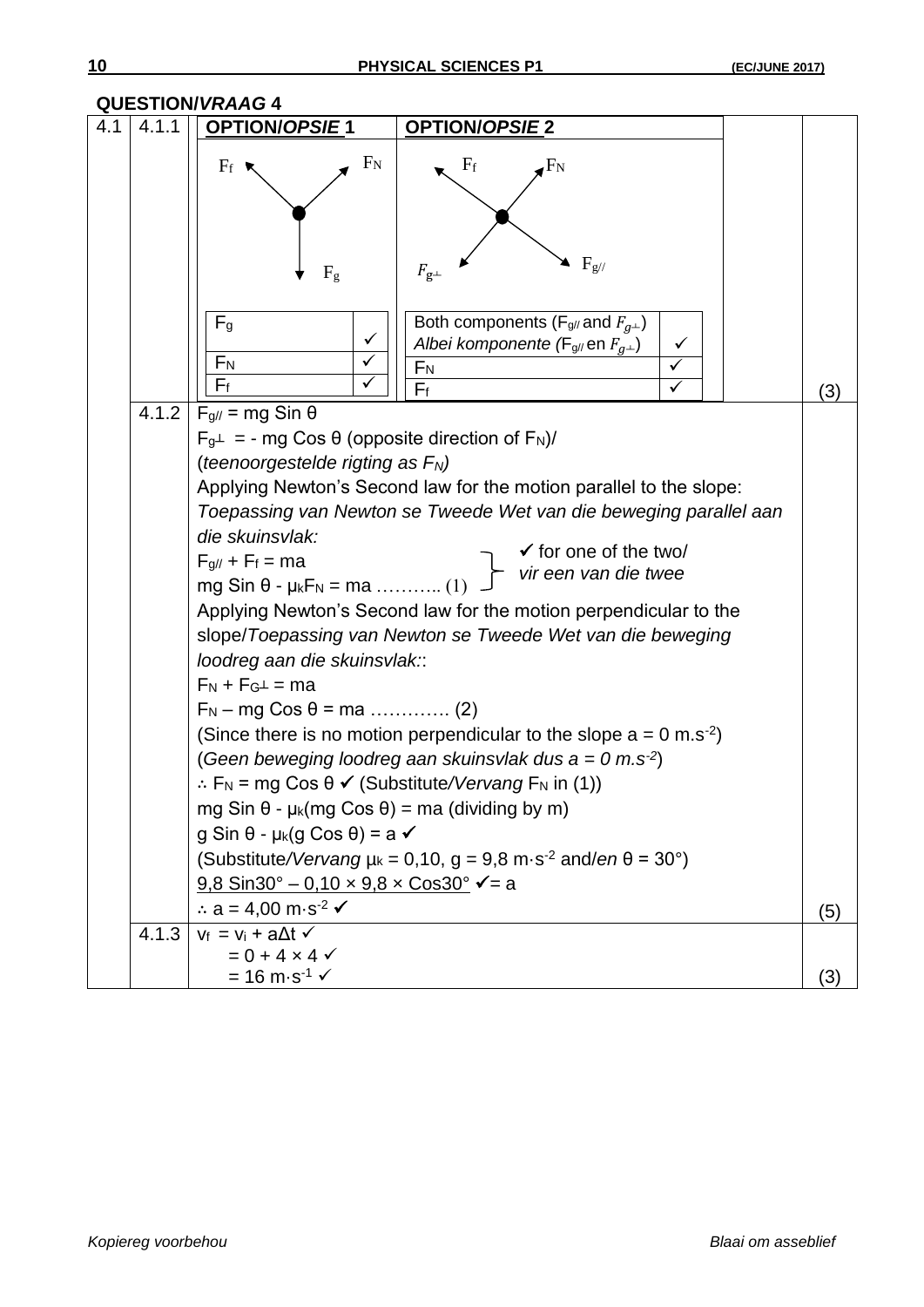| 4.2 | 4.2.1 | When a net force/resultant force acts on an object, it produces the<br>acceleration of the object in the direction of the net force/resultant force.<br>This acceleration is directly proportional to the net/resultant force $\checkmark$ and<br>inversely proportional to the mass of the object. V<br>Indien'n netto krag op 'n voorwerp inwerk, versnel die voorwerp in die |                                           |      |
|-----|-------|---------------------------------------------------------------------------------------------------------------------------------------------------------------------------------------------------------------------------------------------------------------------------------------------------------------------------------------------------------------------------------|-------------------------------------------|------|
|     |       | rigting van die netto krag. Die versnelling is direk eweredig aan die                                                                                                                                                                                                                                                                                                           |                                           |      |
|     |       | netto krag v en omgekeerd eweredig aan die massa van die                                                                                                                                                                                                                                                                                                                        |                                           |      |
|     | 4.2.2 | voorwerp. $\checkmark$<br>(2)<br>Take down wards as negative/Afwaarts as negatief                                                                                                                                                                                                                                                                                               |                                           |      |
|     |       | $\mathbf{F}_{\mathrm{T}}$<br>For the Elevator/Vir die hysbak                                                                                                                                                                                                                                                                                                                    |                                           |      |
|     |       |                                                                                                                                                                                                                                                                                                                                                                                 |                                           |      |
|     |       | $F_{\text{net}} = F_T - m_E g = m_E a_E = - m_E a$ (a $E = -a$ )                                                                                                                                                                                                                                                                                                                |                                           |      |
|     |       | $F_T - m_E g = - m_E a \checkmark$ ----------- (1)                                                                                                                                                                                                                                                                                                                              | $m_{\rm E}$ g                             |      |
|     |       | For the counterweight/Vir die teengewig                                                                                                                                                                                                                                                                                                                                         | $\mathbb{F}_{\mathbb{T}}$                 |      |
|     |       | $F_{\text{net}} = F_T - m_C g = m_C a_C = m_C a$<br>$(2) - (1)$ : meg - mcg = mea + mca                                                                                                                                                                                                                                                                                         | $(a_E = a)$                               |      |
|     |       | $g(m_E - mc) = a(m_E + mc)$                                                                                                                                                                                                                                                                                                                                                     |                                           |      |
|     |       | $a = \frac{g(m_E - m_C)}{g(m_E - m_C)}$<br>$\sqrt{9}$ ,8(1150 –1000) $\checkmark$ = a(1150 +1000) $\checkmark$<br>$(m_F + m_C)$                                                                                                                                                                                                                                                 |                                           |      |
|     |       |                                                                                                                                                                                                                                                                                                                                                                                 | $1470 = 2150a$                            |      |
|     |       | $=\frac{9,8(1150-1000)\checkmark}{(1150+1000)\checkmark}$ OR/OF<br>$a = 0.68 \text{ m} \cdot \text{s}^{-2}$                                                                                                                                                                                                                                                                     |                                           |      |
|     |       | $= 0.68 \text{ m} \cdot \text{s}^{-2}$ $\checkmark$                                                                                                                                                                                                                                                                                                                             |                                           | (6)  |
|     | 4.2.3 | <b>OPTION/OPSIE1</b><br>For the counterweight                                                                                                                                                                                                                                                                                                                                   | <b>OPTION/OPSIE 2</b><br>For the Elevator |      |
|     |       | $F_T - mcg = mca$                                                                                                                                                                                                                                                                                                                                                               | $F_T - m_E g = -m_E a \checkmark$         |      |
|     |       | $F_T - 1000(9,8) = 1000(0,68)$                                                                                                                                                                                                                                                                                                                                                  | $F_T - 1150(9,8) = -1150(0,68)$           |      |
|     |       | $F_T = 10 480 N \checkmark$                                                                                                                                                                                                                                                                                                                                                     | $F_T = 10 488 NV$                         | (3)  |
|     |       |                                                                                                                                                                                                                                                                                                                                                                                 |                                           | [22] |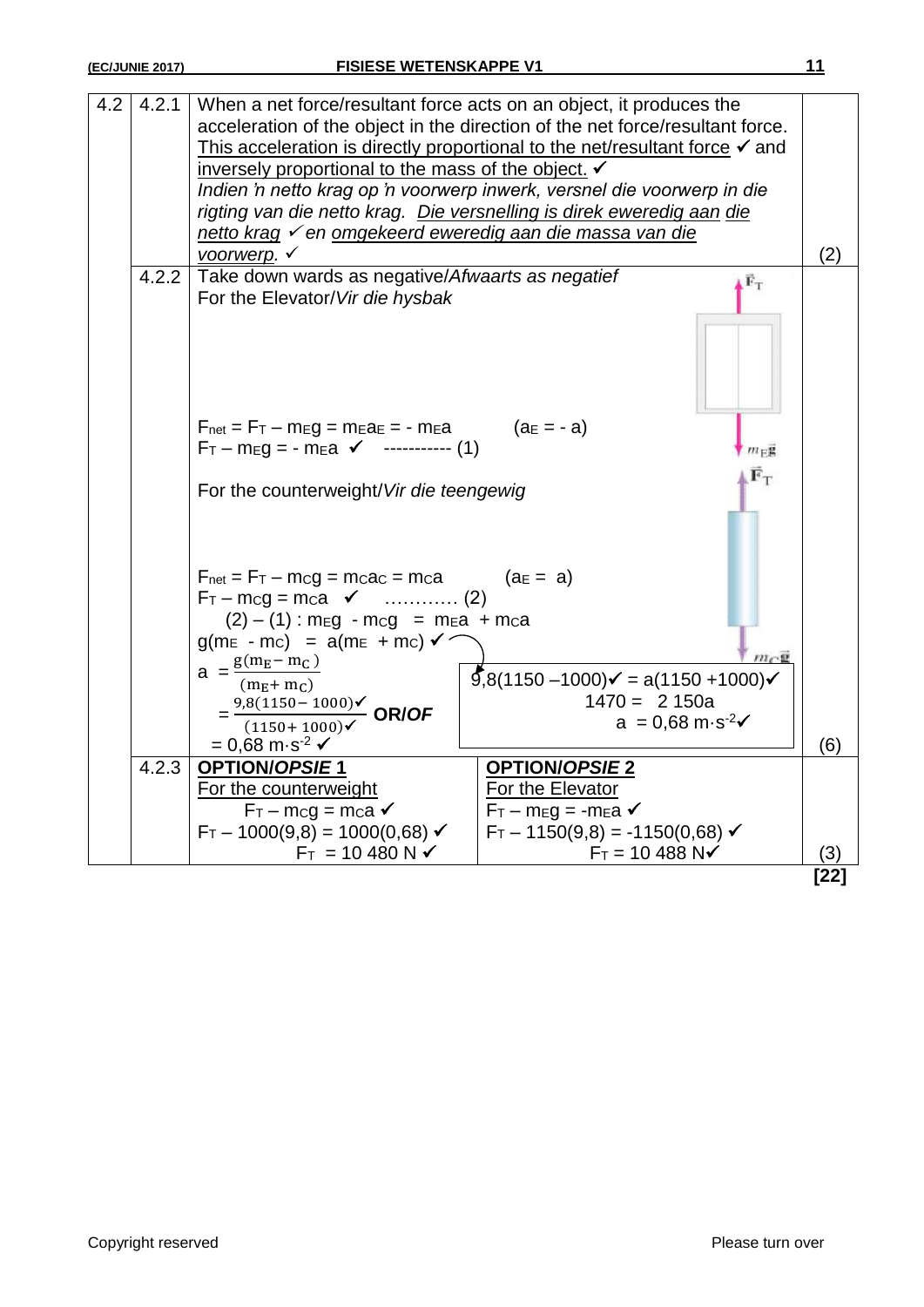|     |                            | <b>QUESTION/VRAAG5</b>                                                                                                               |                                                                                                                                                                                                                   |     |
|-----|----------------------------|--------------------------------------------------------------------------------------------------------------------------------------|-------------------------------------------------------------------------------------------------------------------------------------------------------------------------------------------------------------------|-----|
| 51  |                            | $W = F\Delta x \cos\theta$                                                                                                           |                                                                                                                                                                                                                   |     |
|     |                            | $= 600 \times 30 \times \text{Cos0}^{\circ}$                                                                                         |                                                                                                                                                                                                                   |     |
|     | $= 600 \times 30 \times 1$ |                                                                                                                                      |                                                                                                                                                                                                                   |     |
|     |                            | $= 18000 \text{ J}$                                                                                                                  |                                                                                                                                                                                                                   | (3) |
| 5.2 |                            | 5.2.1 $W_f = F_f \Delta x \cos \theta$                                                                                               |                                                                                                                                                                                                                   |     |
|     |                            | $= 50 \times 6 \times \text{Cos}180^{\circ}$                                                                                         |                                                                                                                                                                                                                   |     |
|     |                            | $= 50 \times 6 \times -1$                                                                                                            |                                                                                                                                                                                                                   |     |
|     |                            | $= -300$ J $\checkmark$                                                                                                              |                                                                                                                                                                                                                   | (3) |
|     | 5.2.2                      | <b>OPTION/OPSIE1</b>                                                                                                                 | <b>OPTION/OPSIE 2</b>                                                                                                                                                                                             |     |
|     |                            | {Positive marking from/ Merk                                                                                                         | {Positive marking from/ Merk                                                                                                                                                                                      |     |
|     |                            | positief vanaf 5.2.1}                                                                                                                | positief vanaf 5.2.1}                                                                                                                                                                                             |     |
|     |                            |                                                                                                                                      |                                                                                                                                                                                                                   |     |
|     |                            | $W_{net} = W_f + W_{HC}$                                                                                                             | $F_{\text{net}} = F_f + F_{\text{app}} \text{Cos } 60^{\circ}$                                                                                                                                                    |     |
|     |                            | $=$ F <sub>f</sub> $\Delta x \cos \theta$ + $F_{app} \Delta x \cos \phi$                                                             | $= -50 + 300 \times 0.5$                                                                                                                                                                                          |     |
|     |                            | $= -300 \checkmark + 300 \times 6 \times \cos 60$ ° $\checkmark$                                                                     | $= 100 N$                                                                                                                                                                                                         |     |
|     |                            | $= -300 + 900$                                                                                                                       | $W_{\text{net}} = F_{\text{net}} \Delta \times \text{Cos}\theta \checkmark$                                                                                                                                       |     |
|     |                            | $= 600$ J $\checkmark$                                                                                                               | $= 100 \times 6 \times 1$                                                                                                                                                                                         |     |
|     |                            |                                                                                                                                      | $= 600$ J $\checkmark$                                                                                                                                                                                            | (4) |
| 5.3 | 5.3.1                      | The net work done on an object is equal $\checkmark$ to the change in the kinetic                                                    |                                                                                                                                                                                                                   |     |
|     |                            | energy of the object. $\checkmark$ OR                                                                                                |                                                                                                                                                                                                                   |     |
|     |                            | The amount of work done by a net force v on object is equal to the<br>change in the object's kinetic energy. V                       |                                                                                                                                                                                                                   |     |
|     |                            | Die netto arbeid op 'n voorwerp verrig is gelyk √ aan die verandering in                                                             |                                                                                                                                                                                                                   |     |
|     |                            | kinetiese energie van die voorwerp. V OF                                                                                             |                                                                                                                                                                                                                   |     |
|     |                            | Die hoeveelheid arbeid verrig deur 'n netto krag v op 'n voorwerp is                                                                 |                                                                                                                                                                                                                   |     |
|     |                            | gelyk aan die verandering in die voorwerp se kinetiese energie√                                                                      |                                                                                                                                                                                                                   | (2) |
|     | 5.3.2                      | $W_{\text{net}} = \Delta E_K \checkmark$                                                                                             |                                                                                                                                                                                                                   |     |
|     |                            | $W_f = E_{Kf} - E_{Kf}$                                                                                                              |                                                                                                                                                                                                                   |     |
|     |                            |                                                                                                                                      |                                                                                                                                                                                                                   |     |
|     |                            |                                                                                                                                      | F <sub>f</sub> $\triangle x \text{Cos}\theta = \frac{1}{2}$ mv <sub>f</sub> <sup>2</sup> - $\frac{1}{2}$ mv <sub>i</sub> <sup>2</sup> $\rightarrow$ $\sqrt{\frac{6}{x}}$ for any of the 2/<br>vir enige van die 2 |     |
|     |                            |                                                                                                                                      |                                                                                                                                                                                                                   |     |
|     |                            | 6 000( $\Delta$ x)Cos 180° $\checkmark$ = $\frac{1}{2}$ (800)(0) - $\frac{1}{2}$ (800)( $\frac{1}{20,5}$ ) <sup>2</sup> $\checkmark$ |                                                                                                                                                                                                                   |     |
|     |                            | $-6000 \Delta x = -168100$                                                                                                           |                                                                                                                                                                                                                   |     |
|     |                            | The braking distance/ Remafstand = $\Delta x$ = 28,02 m $\checkmark$                                                                 |                                                                                                                                                                                                                   | (5) |
|     |                            |                                                                                                                                      |                                                                                                                                                                                                                   |     |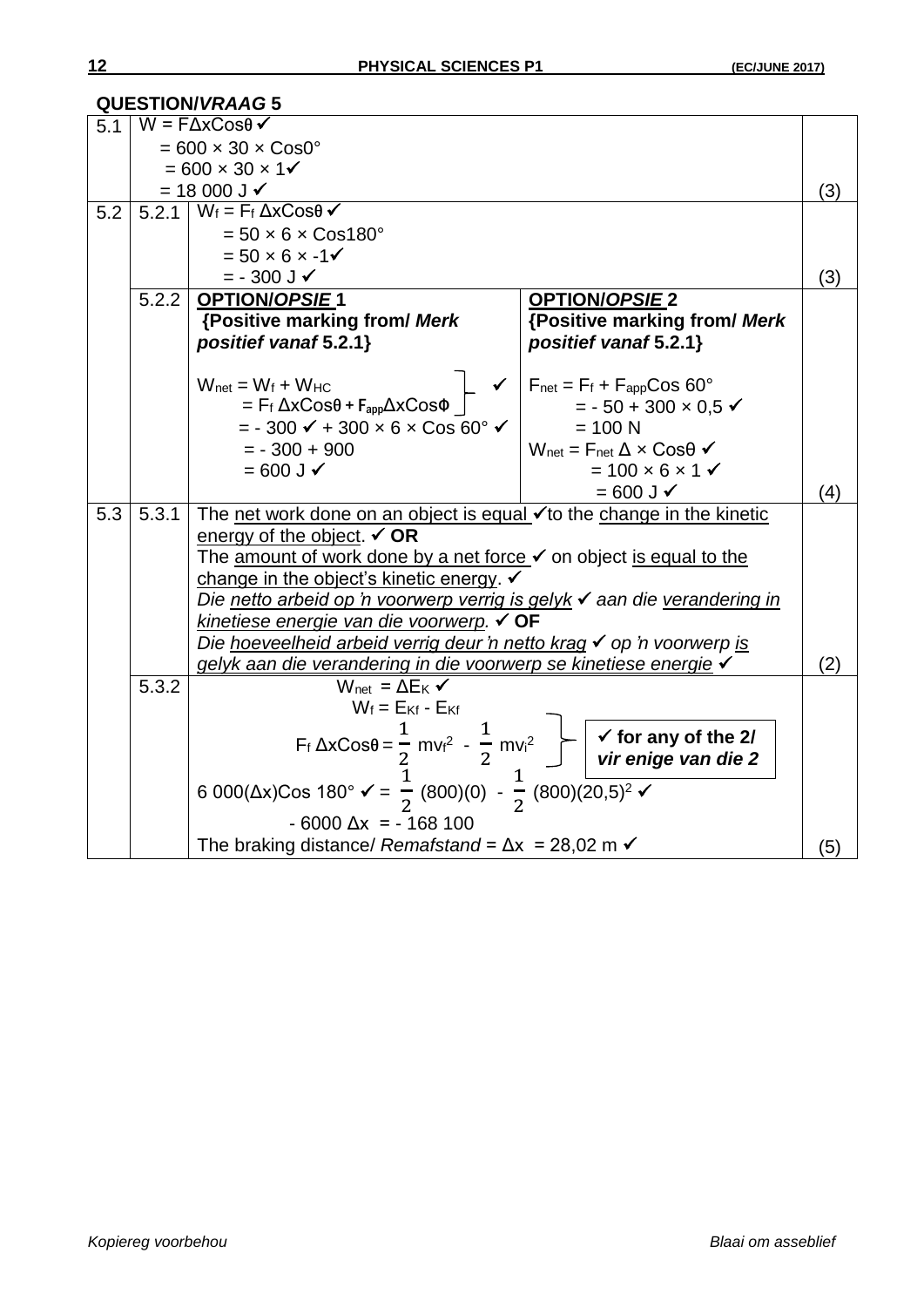| 5.4 | 5.4.1 | $W_{net} = \Delta E_K \checkmark$                                                                                                                     |        |
|-----|-------|-------------------------------------------------------------------------------------------------------------------------------------------------------|--------|
|     |       |                                                                                                                                                       |        |
|     |       |                                                                                                                                                       |        |
|     |       | = $\frac{1}{2}$ m(v <sub>i</sub> <sup>2</sup> - v <sub>i</sub> <sup>2</sup> )<br>= $\frac{1}{2}$ (80)(25 <sup>2</sup> - 0 <sup>2</sup> ) $\checkmark$ |        |
|     |       |                                                                                                                                                       |        |
|     |       | $= 40(625)$                                                                                                                                           |        |
|     |       | $= 25000 \text{ J}$                                                                                                                                   |        |
|     | 5.4.2 | $= 25$ kJ<br>$f_K = \mu_K F_N \checkmark$                                                                                                             | (3)    |
|     |       | $= 0,34$ (mg Cos $\theta$ )                                                                                                                           |        |
|     |       |                                                                                                                                                       |        |
|     |       | = $0.34 \times 80 \times 9.8 \times \times \frac{1.09}{1.20}$                                                                                         |        |
|     |       | $= 242,13 \text{ N}$                                                                                                                                  |        |
|     | 5.4.3 |                                                                                                                                                       | (4)    |
|     |       | $F_{\text{app}/\text{toeg}} \checkmark$<br>$F_N$<br>$F_N$                                                                                             |        |
|     |       | $F_{\text{app}/\text{toeg}}$                                                                                                                          |        |
|     |       |                                                                                                                                                       |        |
|     |       | $F_g$ // $\checkmark$                                                                                                                                 |        |
|     |       | $F_f$<br>$F_g \perp \checkmark$                                                                                                                       |        |
|     |       | $F_g \checkmark$                                                                                                                                      |        |
|     |       |                                                                                                                                                       | (4)    |
|     | 5.4.4 | <b>OPTION/OPSIE1</b>                                                                                                                                  |        |
|     |       | $W_{\text{net}} = W_{\text{App}} + W_{//} + W_f$<br>$=$ $F_{app}\Delta xCos\theta + F_{G//}\Delta xCos\Phi + F_f\Delta xCos\Phi$                      |        |
|     |       | = F <sub>app</sub> ΔxCosθ + mgSinδΔxCosΦ + F <sub>f</sub> ΔxCosΦ                                                                                      |        |
|     |       |                                                                                                                                                       |        |
|     |       | = 450x1,2xCos0°+80x9,8x $\frac{0.5}{1.2}$ x1,2Cos180°+242,13x1,2xCos180°                                                                              |        |
|     |       | = 450 × 1,2 × 1 + 80 × 9,8 × $\frac{0.5}{1.2}$ × 1,2 × -1√ + 242,13 × 1,2 × -1√                                                                       |        |
|     |       | $= 540 - 392 - 290,56$                                                                                                                                |        |
|     |       | $W_{\text{net}} = -142,56 \text{ J}$                                                                                                                  |        |
|     |       | <b>OPTION/OPSIE 2</b>                                                                                                                                 |        |
|     |       | $F_{net} = F_{app} + F_{g//} + F_f$<br>$\checkmark$ for any of the two                                                                                |        |
|     |       | vir enige van die twee<br>$=$ F <sub>app</sub> + mgSinδ+ F <sub>f</sub> $\int$                                                                        |        |
|     |       | = 450 – (80 × 9,8 × $\frac{0.5}{1.2}$ + 242,13) $\checkmark$                                                                                          |        |
|     |       | $= -118,80 N$                                                                                                                                         |        |
|     |       | $W_{\text{net}} = F_{\text{net}} \Delta \times \text{Cos}\theta$                                                                                      |        |
|     |       | $= 118,80 \times 1,2 \times -1$                                                                                                                       |        |
|     |       | $= -142,56$ J $\checkmark$                                                                                                                            | (4)    |
|     | 5.4.5 | $E_P = mgh \, \checkmark s$                                                                                                                           |        |
|     |       | $= 80 \times 9.8 \times 0.5$ $\checkmark$<br>$=$ 392 J $\checkmark$                                                                                   | (3)    |
|     |       |                                                                                                                                                       | $[35]$ |
|     |       |                                                                                                                                                       |        |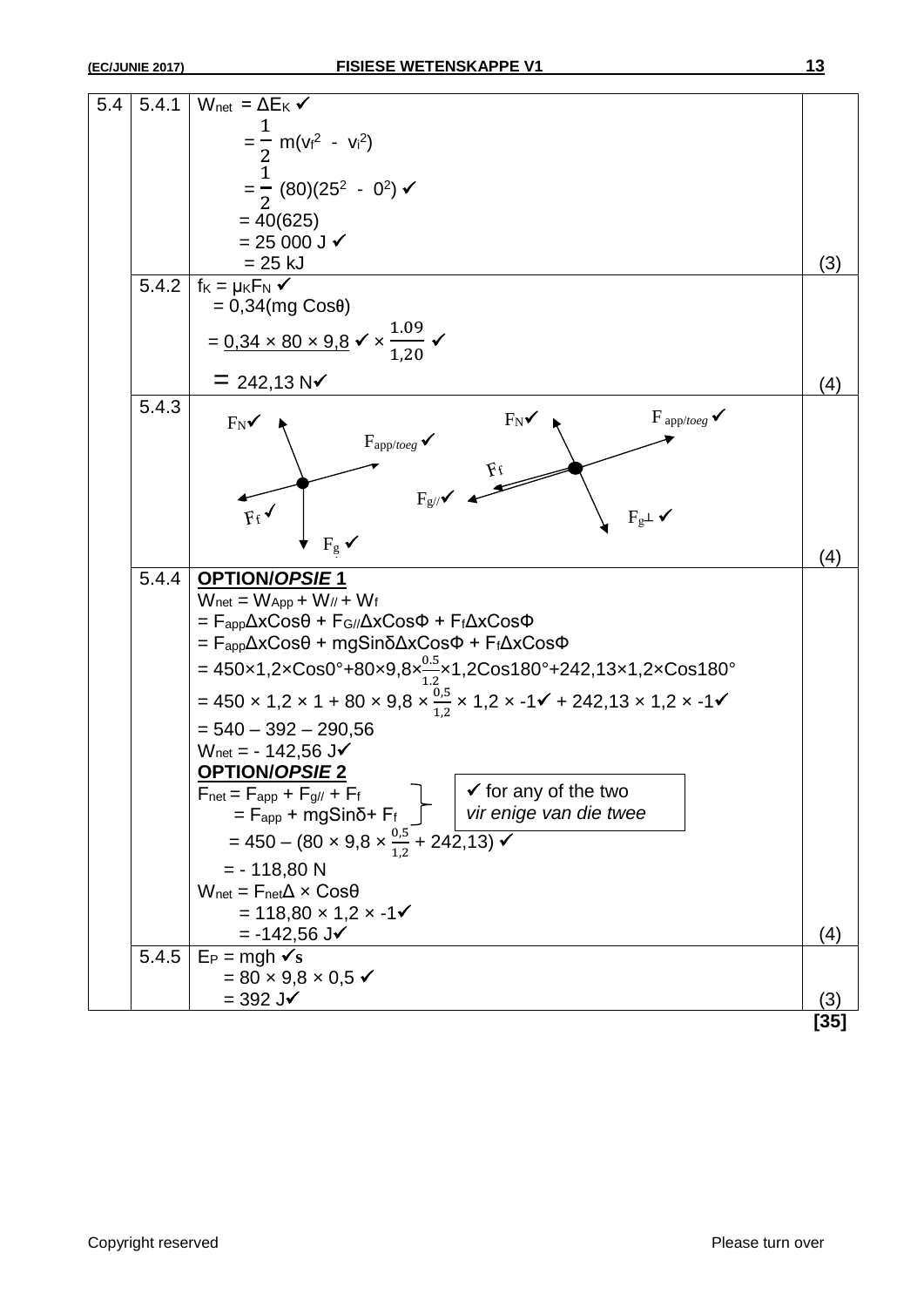#### **QUESTION/***VRAAG* **6**

| 6.1 | 6.1.1 |                                                                                               |     |  |
|-----|-------|-----------------------------------------------------------------------------------------------|-----|--|
|     |       | Doppler effect is the change in frequency (or pitch) of the sound detected                    |     |  |
|     |       | $\checkmark$ by a listener, because the sound source and the listener have different          |     |  |
|     |       | velocities relative to the medium of sound propagation√.                                      |     |  |
|     |       | <b>OR</b>                                                                                     |     |  |
|     |       | Doppler effect is the apparent change in frequency of a wave $\checkmark$ when                |     |  |
|     |       | there is relative motion between the source and an observer.                                  |     |  |
|     |       | <b>OR</b>                                                                                     |     |  |
|     |       | Doppler Effect is an (apparent) change in observed/detected frequency                         |     |  |
|     |       | (pitch), (wavelength) $\checkmark$ as a result of the relative motion between a               |     |  |
|     |       | source and an observer (listener) √.                                                          |     |  |
|     |       | Die Doppler effek is die verandering in frekwensie (of toonhoogte) van                        |     |  |
|     |       | die klank waargeneem √deur 'n luisteraar want dit klankbron en                                |     |  |
|     |       | luisteraar het verskillende snelhede relatief tot die medium van die                          |     |  |
|     |       | voortplanting van die klank. V                                                                |     |  |
|     |       | <b>OF</b>                                                                                     |     |  |
|     |       | Die Doppler effek is die skynbare verandering in die frekwensie van 'n                        |     |  |
|     |       | golf V as daar relatiewe beweging is tussen die bron en die waarnemer.                        |     |  |
|     |       | $\checkmark$                                                                                  |     |  |
|     |       | <b>OF</b>                                                                                     |     |  |
|     |       | Die Doppler effek is 'n waarskynlike verandering in die waargenome                            |     |  |
|     |       | frekwensie (toonhoogte)(golflengte) v as gevolg van die relatiewe                             |     |  |
|     |       | beweging tussen die bron en die luisteraar √                                                  | (2) |  |
|     | 6.1.2 | Towards the Listener. (Na die luisteraar)                                                     |     |  |
|     |       | The frequency of the sound waves heard by the listener is greater than                        |     |  |
|     |       | the frequency of the sound waves emitted by the ambulance. $\checkmark$                       |     |  |
|     |       | The compressions in front of the source are closer together because the                       |     |  |
|     |       | source is moving towards the previously emitted wavefront when the next                       |     |  |
|     |       | wavefront is sent $\checkmark$ resulting in a decrease in wavelength $\checkmark$ and a sound |     |  |
|     |       | of higher pitch is heard.                                                                     |     |  |
|     |       | Die frekwensie van die klankgolwe gehoor deur die luisteraar is hoër as                       |     |  |
|     |       | die frekwensie van die klankgolwe uitgestraal deur die ambulans. √                            |     |  |
|     |       | Die samepersing aan die voorkant van die bron is nader aanmekaar want                         |     |  |
|     |       | die bron beweeg na die uitgestraalde golffront wanneer die vorige                             |     |  |
|     |       | golffront gestuur word ven veroorsaak 'n afname in die golflengte en die                      |     |  |
|     |       | hoër toonhoogte word gehoor. ✓                                                                | (4) |  |
|     | 6.1.3 |                                                                                               |     |  |
|     |       | $f_L = \frac{v \pm v_L}{v \pm v_s} f_s$ $\checkmark$                                          |     |  |
|     |       |                                                                                               |     |  |
|     |       | $\sqrt{400} = \frac{340}{340 - v_s} 350 \sqrt{250}$                                           |     |  |
|     |       |                                                                                               |     |  |
|     |       |                                                                                               |     |  |
|     |       |                                                                                               |     |  |
|     |       | $340 - v_s = \frac{340}{400}350$<br>$v_s = 42.5 \text{ m} \cdot \text{s}^{-1} \checkmark$     |     |  |
|     |       |                                                                                               | (4) |  |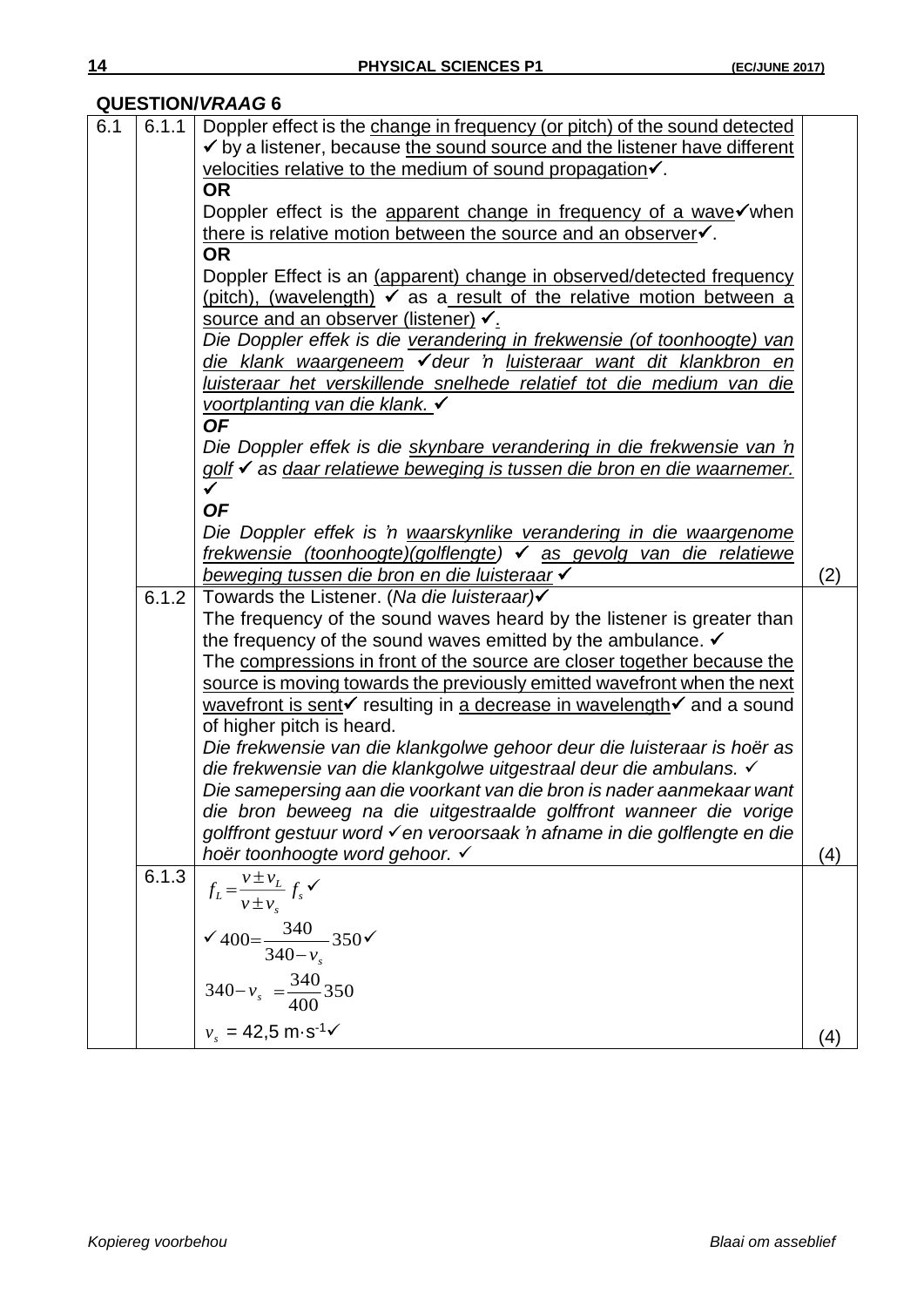| 6.2 | 6.2.1 | $f_L = \frac{v \pm v_L}{v \pm v_L} f_s$ $\checkmark$                               |                                                                                                                           |      |
|-----|-------|------------------------------------------------------------------------------------|---------------------------------------------------------------------------------------------------------------------------|------|
|     |       | When the car approaches/                                                           |                                                                                                                           |      |
|     |       | Soos die motor naderbeweeg: $\checkmark$ 450= $\frac{343}{343-\nu} f_s \checkmark$ |                                                                                                                           |      |
|     |       | $f_s = \frac{450(343 - v_s)}{343}$                                                 |                                                                                                                           |      |
|     |       | When the car moves away/                                                           |                                                                                                                           |      |
|     |       | Soos die motor weg beweeg: $\checkmark$ 390= $\frac{343}{343+v} f_s \checkmark$    |                                                                                                                           |      |
|     |       |                                                                                    | $f_s = \frac{390(343 + v_s)}{343}$                                                                                        |      |
|     |       |                                                                                    | $\frac{450(343-v_s)}{343} = \frac{390(343+v_s)}{343}$<br>$\checkmark$ for either of<br>the two/ vir enige<br>van die twee |      |
|     |       |                                                                                    | 154350 - 450 $v_s$ = 133770 + 390 $v_s$                                                                                   |      |
|     |       |                                                                                    | $v_s = 24.5 \text{ m} \cdot \text{s}^{-1}$                                                                                | (7)  |
|     | 6.2.2 | <b>OPTION/OPSIE1</b>                                                               | <b>OPTION/OPSIE 2</b>                                                                                                     |      |
|     |       | $f_s = \frac{450(343 - v_s)}{343}$                                                 | $f_s = \frac{390(343 + v_s)}{343}$                                                                                        |      |
|     |       | $f_s = \frac{450(343-24.5)}{343}$ $\checkmark$                                     | $f_s = \frac{390(343+24.5)}{343}$                                                                                         |      |
|     |       | $f_{\rm s}$ = 417,86 Hz $\checkmark$                                               | $f_s = 417,86 \text{ Hz}$                                                                                                 | (3)  |
|     |       |                                                                                    |                                                                                                                           | [20] |